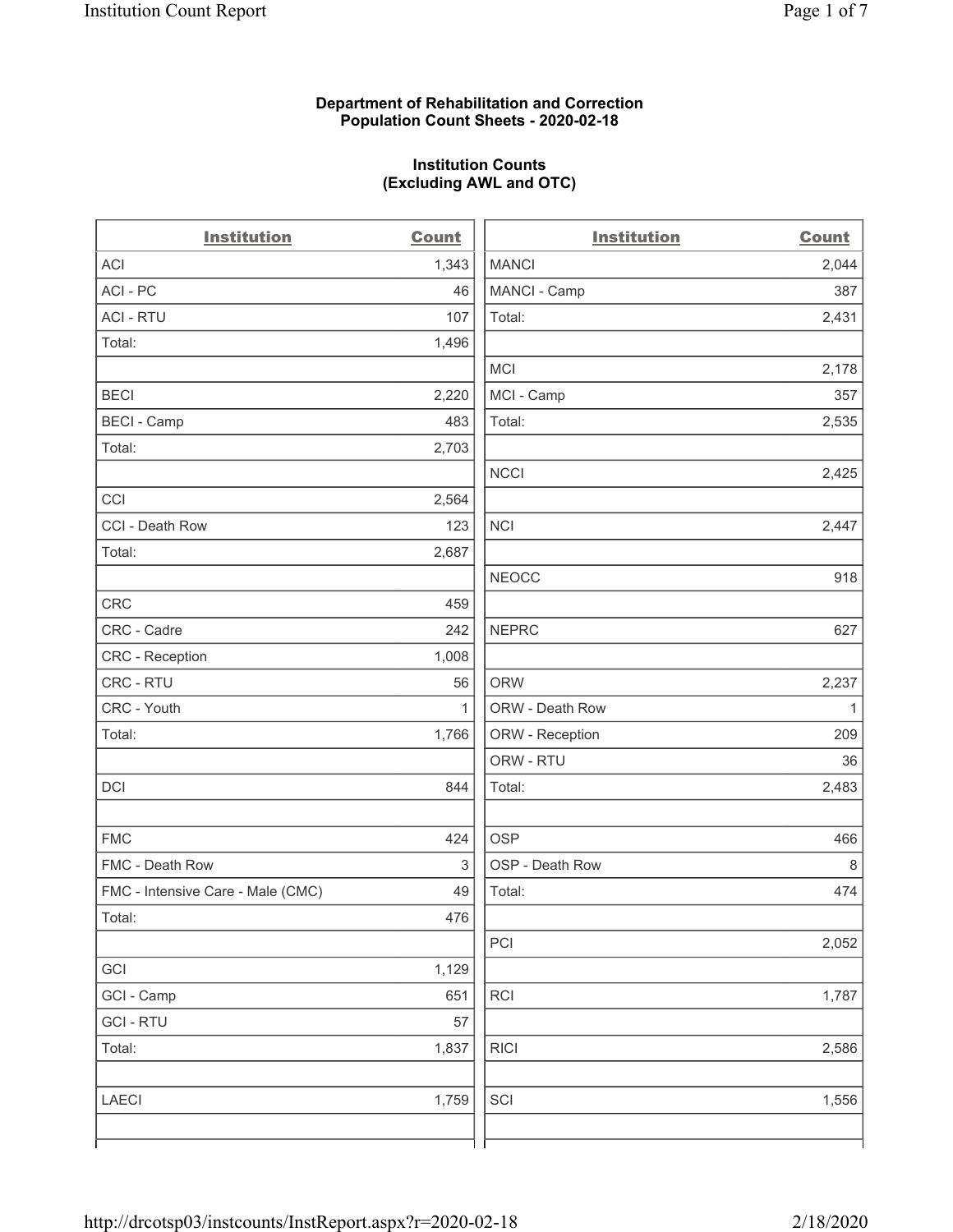| LECI                     | 1,760 | <b>SOCF</b>      | 1,272                              |
|--------------------------|-------|------------------|------------------------------------|
| LECI - Camp              | 184   | SOCF - RTU       | 65                                 |
| Total:                   | 1,944 | Total:           | 1,337                              |
| LOCI                     | 2,237 | <b>TCI</b>       | 1,046                              |
|                          |       | TCI - Camp       | 429                                |
| LORCI                    | 231   | Total:           | 1,475                              |
| LORCI - Cadre            | 122   |                  |                                    |
| <b>LORCI - Reception</b> | 1,150 | <b>TOCI</b>      | 765                                |
| Total:                   | 1,503 | <b>TOCI - PC</b> | 94                                 |
|                          |       | Total:           | 859                                |
| <b>MACI</b>              | 1,005 |                  |                                    |
| MACI - Minimum           | 1,245 | <b>WCI</b>       | 1,265                              |
| Total:                   | 2,250 | WCI - RTU        | 30                                 |
|                          |       | Total:           | 1,295                              |
|                          |       |                  | <b>Total Population:</b><br>48,789 |

\* The Total Population includes 30 Offenders with Reason Codes 30 & 31. \*\* The Total Population includes 36 Offenders with Reason Code 0A.

# **Male Population by Security Level (Include AWL and Exclude OTC)**

| <b>Security Level</b>  |                   | <b>Body</b> | <b>AWL</b> | <u>(-OTC)</u> | <b>Total</b> |
|------------------------|-------------------|-------------|------------|---------------|--------------|
| <b>Total Level E</b>   |                   | 953         | 9          |               | 955          |
| <b>Total Level 4</b>   |                   | 1,688       | 12         | 9             | 1,691        |
| Total Level 3          |                   | 11,347      | 185        | 154           | 11,378       |
| Total Level 2          |                   | 16,462      | 209        | 144           | 16,527       |
| Total Level 1          |                   | 14,169      | 170        | 87            | 14,252       |
| <b>Total Death Row</b> |                   | 137         | 0          | 0             | 137          |
|                        | <b>Total Male</b> | 44,756      | 585        | 401           | 44,940       |

## **Female Population by Institution (Include AWL and Exclude OTC)**

|                        |             | . .        |          |              |
|------------------------|-------------|------------|----------|--------------|
| <b>Institution</b>     | <b>Body</b> | <b>AWL</b> | $(-OTC)$ | <b>Total</b> |
| <b>DCI</b>             | 843         | 8          | 5        | 846          |
| <b>FMC</b>             | 5           |            |          | 5            |
| <b>NEPRC</b>           | 627         | 9          | ◠        | 634          |
| <b>ORW</b>             | 2,237       | 44         | 19       | 2,262        |
| <b>ORW - Death Row</b> |             |            |          |              |
| ORW - Reception        | 209         | Δ          | 3        | 210          |
|                        |             |            |          |              |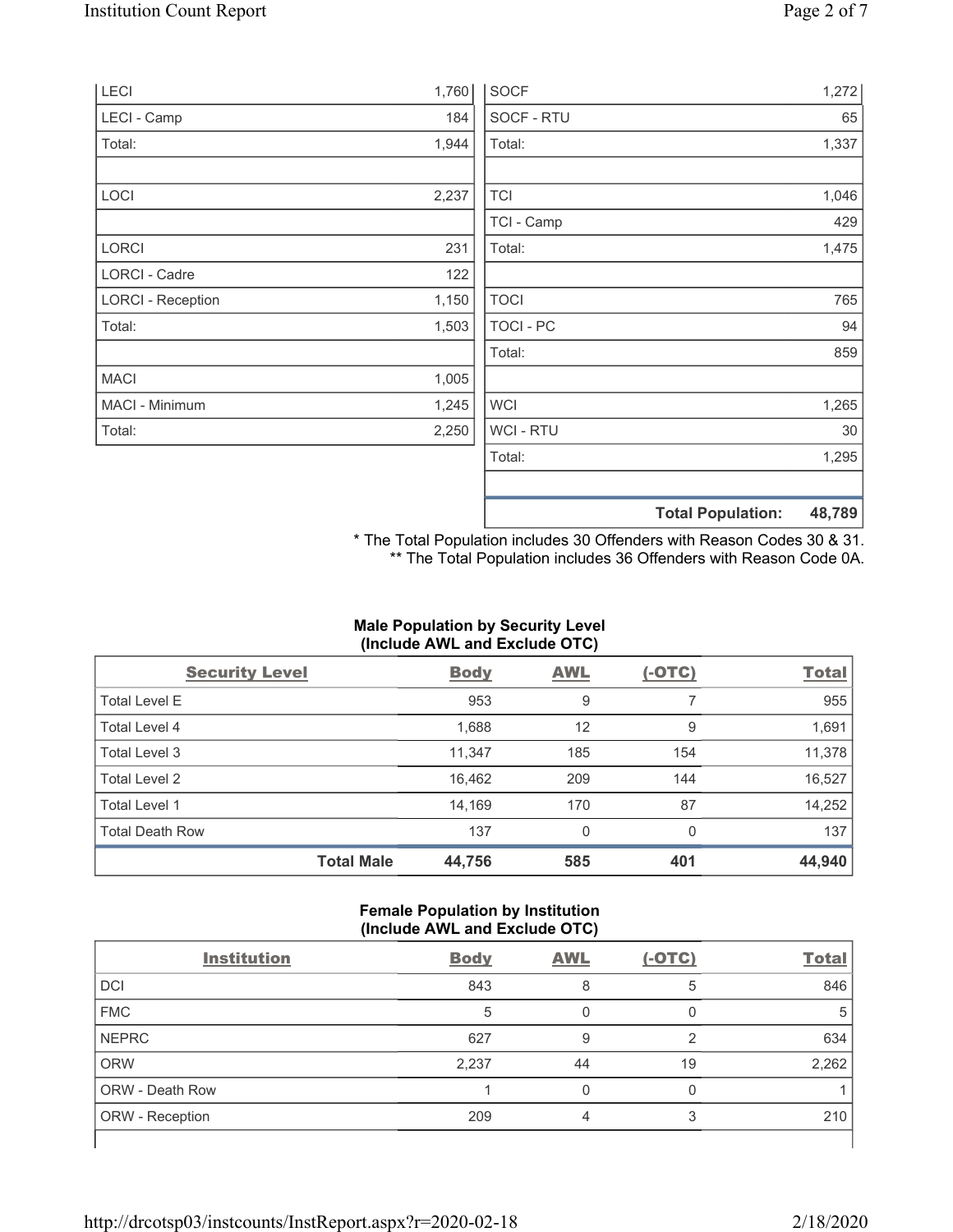| l ORW - RTU |                          | 36     |     |     | 36     |
|-------------|--------------------------|--------|-----|-----|--------|
|             | <b>Total Female</b>      | 3,958  | 65  | 29  | 3,994  |
|             |                          |        |     |     |        |
|             | <b>Total Population:</b> | 48,714 | 650 | 430 | 48,934 |

## **Male Population by Institution: Security Level 5 and E (Include AWL and Exclude OTC)**

| <b>Institution</b>   | <b>Body</b>      | <b>AWL</b>          | $(-OTC)$         | <b>Total</b>     |
|----------------------|------------------|---------------------|------------------|------------------|
| ACI                  | $\overline{2}$   | $\mathbf 0$         | $\mathbf 0$      | $\overline{2}$   |
| CRC                  | 5                | $\mathsf{O}\xspace$ | $\boldsymbol{0}$ | 5                |
| CRC - Reception      | 3                | $\mathsf{O}\xspace$ | 0                | 3                |
| CRC - RTU            | 3                | $\mathsf{O}\xspace$ | $\mathbf 0$      | $\sqrt{3}$       |
| LECI                 | $\boldsymbol{9}$ | $\mathsf{O}\xspace$ | 0                | $\boldsymbol{9}$ |
| LORCI                |                  | $\mathsf{O}\xspace$ | 0                | 1                |
| <b>MACI</b>          | 19               | 1                   | 1                | 19               |
| <b>MANCI</b>         | $\sqrt{3}$       | $\mathbf 0$         | 0                | 3                |
| <b>NEOCC</b>         | 12               | $\mathsf{O}\xspace$ | 0                | 12               |
| OSP                  | 318              | $\overline{2}$      | $\overline{2}$   | 318              |
| <b>RCI</b>           | $\boldsymbol{9}$ | $\mathbf 0$         | $\boldsymbol{0}$ | $9\,$            |
| <b>SOCF</b>          | 423              | $\sqrt{5}$          | $\overline{4}$   | 424              |
| <b>TOCI</b>          | 125              | $\mathsf{O}\xspace$ | $\boldsymbol{0}$ | 125              |
| TOCI - PC            | $\sqrt{3}$       | $\mathsf{O}\xspace$ | $\boldsymbol{0}$ | $\sqrt{3}$       |
| <b>WCI</b>           | 15               | 1                   | $\mathbf 0$      | 16               |
| WCI - RTU            | $\sqrt{3}$       | $\mathsf{O}\xspace$ | $\boldsymbol{0}$ | $\sqrt{3}$       |
| <b>Total Level 5</b> | 953              | 9                   | 7                | 955              |

## **Male Population by Institution: Security Level 4 (Include AWL and Exclude OTC)**

| <b>Institution</b>                | <b>Body</b> | <b>AWL</b>     | $(-OTC)$      | <b>Total</b> |
|-----------------------------------|-------------|----------------|---------------|--------------|
| ACI                               | 6           |                |               | 6            |
| CRC                               | 13          |                |               | 13           |
| CRC - Reception                   |             | 0              | 0             |              |
| CRC - RTU                         | 10          | U              | O             | 10           |
| <b>FMC</b>                        | 3           |                | ∩             |              |
| FMC - Intensive Care - Male (CMC) |             |                |               |              |
| LOCI                              | 0           | $\mathfrak{p}$ | $\mathcal{P}$ |              |
| <b>LORCI</b>                      |             | O              | $\Omega$      |              |
| <b>LORCI - Reception</b>          | 3           | U              | ∩             | 3            |
| <b>MACI</b>                       | 16          | 0              |               | 16           |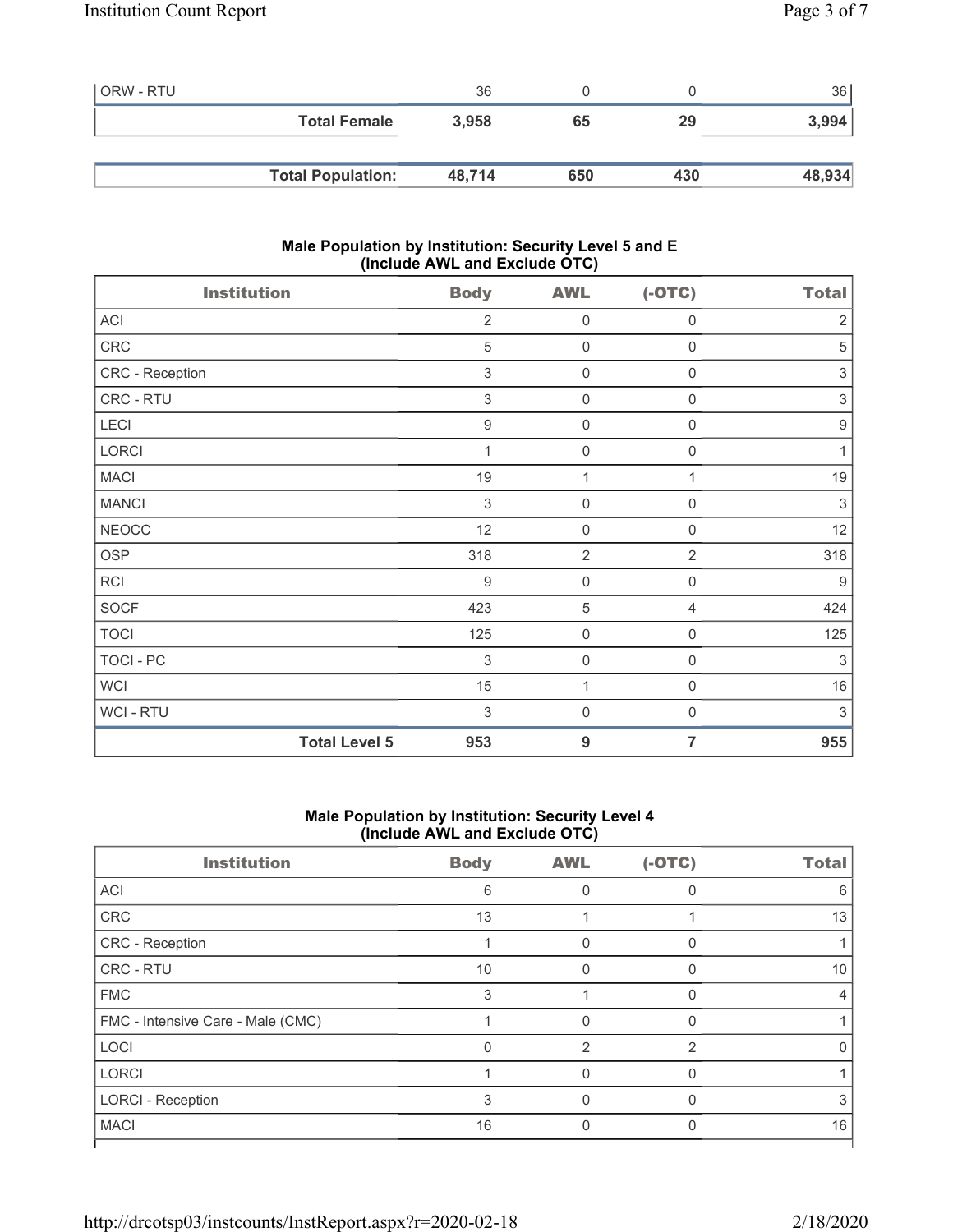| <b>MANCI</b> |                      |       | 0              |              |       |
|--------------|----------------------|-------|----------------|--------------|-------|
| <b>NEOCC</b> |                      | 3     |                |              | 3     |
| <b>OSP</b>   |                      | 128   |                |              | 128   |
| <b>SOCF</b>  |                      | 783   | 5              | 5            | 783   |
| SOCF - RTU   |                      | 65    | 0              |              | 65    |
| <b>TCI</b>   |                      |       | 0              | <sup>0</sup> |       |
| <b>TOCI</b>  |                      | 632   | $\overline{2}$ |              | 634   |
| TOCI - PC    |                      | 16    | 0              | 0            | 16    |
| <b>WCI</b>   |                      |       | 0              |              |       |
| WCI - RTU    |                      | 4     |                |              | 4     |
|              | <b>Total Level 4</b> | 1,688 | 12             | 9            | 1,691 |

## **Male Population by Institution: Security Level 3 (Include AWL and Exclude OTC)**

| <b>Institution</b>                | <b>Body</b>    | <b>AWL</b>          | $(-OTC)$            | <b>Total</b>              |
|-----------------------------------|----------------|---------------------|---------------------|---------------------------|
| <b>ACI</b>                        | 19             | $\mathsf{O}\xspace$ | $\mathsf{O}\xspace$ | 19                        |
| ACI-PC                            | $\,6\,$        | $\mathsf 0$         | $\mathsf{O}\xspace$ | $\,6\,$                   |
| <b>BECI</b>                       | $\overline{2}$ | $\mathsf 0$         | $\mathsf 0$         | $\sqrt{2}$                |
| CCI                               | 3              | $\mathsf 0$         | $\mathsf 0$         | $\ensuremath{\mathsf{3}}$ |
| CRC                               | 255            | 15                  | 11                  | 259                       |
| CRC - Cadre                       | 20             | $\mathsf{O}\xspace$ | $\mathbf 0$         | 20                        |
| CRC - Reception                   | 592            | 16                  | 14                  | 594                       |
| CRC - RTU                         | 42             | $\mathsf 0$         | $\mathbf 0$         | 42                        |
| CRC - Youth                       | $\mathbf 1$    | $\mathsf 0$         | $\mathsf{O}\xspace$ | $\mathbf{1}$              |
| <b>FMC</b>                        | $6\phantom{1}$ | $\mathsf 0$         | $\mathsf 0$         | $\,6\,$                   |
| FMC - Intensive Care - Male (CMC) | 3              | $\mathsf 0$         | $\mathsf 0$         | $\ensuremath{\mathsf{3}}$ |
| GCI                               | 1              | $\mathsf{O}\xspace$ | $\mathbf 0$         | 1                         |
| LECI                              | 1,644          | 12                  | $\boldsymbol{9}$    | 1,647                     |
| <b>LORCI</b>                      | 109            | 68                  | 66                  | 111                       |
| LORCI - Cadre                     | 10             | $\mathsf 0$         | $\mathsf{O}\xspace$ | 10                        |
| <b>LORCI - Reception</b>          | 959            | $\overline{2}$      | $\mathbf{1}$        | 960                       |
| <b>MACI</b>                       | 879            | $\overline{4}$      | $\overline{2}$      | 881                       |
| <b>MANCI</b>                      | 1,953          | 18                  | 14                  | 1,957                     |
| <b>MCI</b>                        | 3              | $\mathsf 0$         | $\mathsf{O}\xspace$ | $\sqrt{3}$                |
| <b>NCCI</b>                       | $\,6$          | $\mathsf 0$         | $\mathbf 0$         | $\,6\,$                   |
| <b>NCI</b>                        | 3              | $\mathsf 0$         | $\mathsf{O}\xspace$ | $\mathfrak{S}$            |
| NEOCC                             | 890            | $\,6\,$             | $\overline{4}$      | 892                       |
| PCI                               | 45             | $\mathbf{1}$        | $\mathsf{O}\xspace$ | 46                        |
| <b>RCI</b>                        | 1,601          | 17                  | 16                  | 1,602                     |
| <b>RICI</b>                       | $\overline{2}$ | $\mathsf{O}\xspace$ | $\mathsf{O}\xspace$ | $\sqrt{2}$                |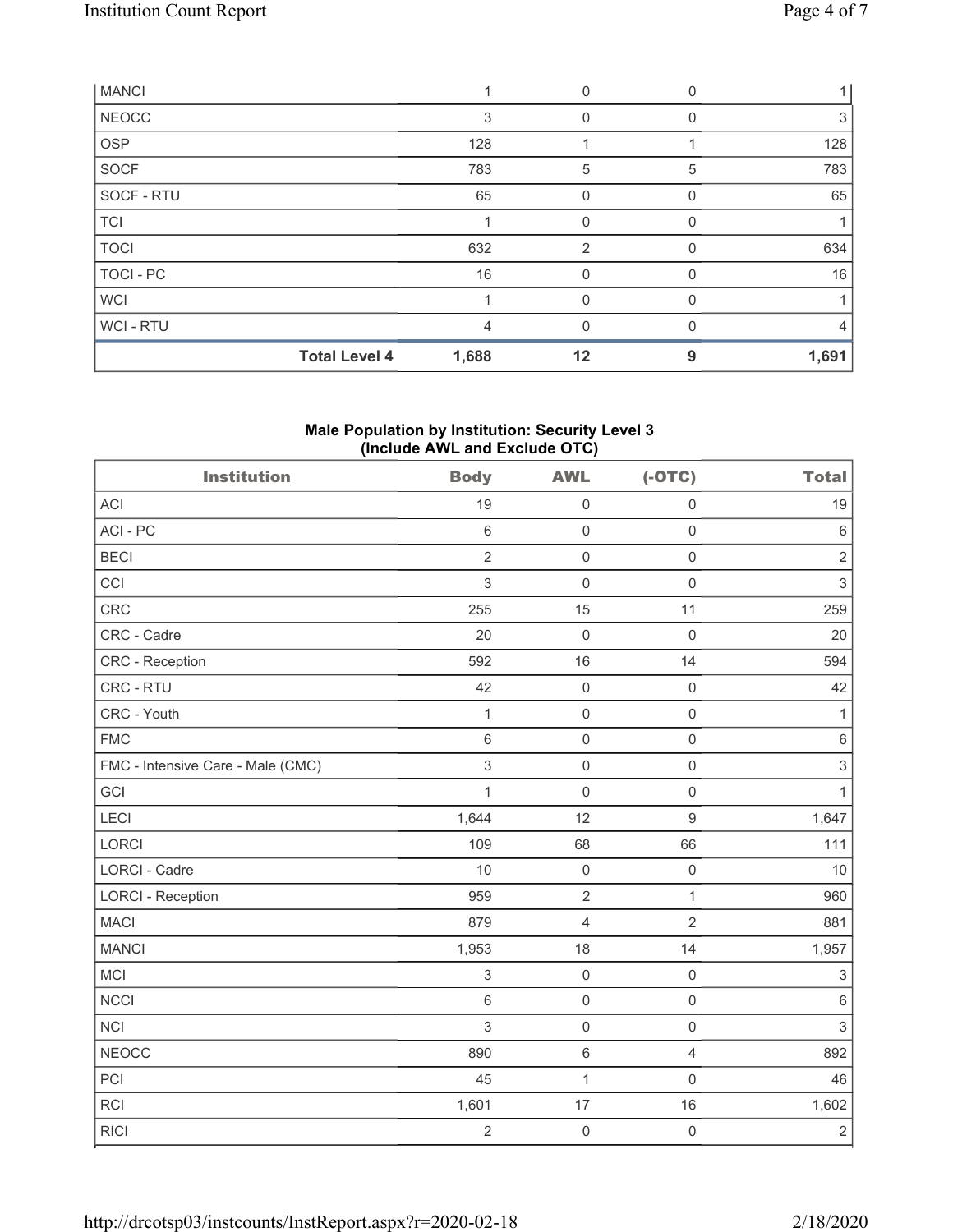| SOCF        |                      | 8      |     |     | 8      |
|-------------|----------------------|--------|-----|-----|--------|
| <b>TCI</b>  |                      | 974    | 12  |     | 978    |
| TCI - Camp  |                      |        |     |     |        |
| <b>TOCI</b> |                      | 8      |     |     | 8      |
| TOCI - PC   |                      | 75     |     |     | 75     |
| <b>WCI</b>  |                      | 1,208  | 14  |     | 1,213  |
| WCI-RTU     |                      | 19     |     |     | 19     |
|             | <b>Total Level 3</b> | 11,347 | 185 | 154 | 11,378 |

## **Male Population by Institution: Security Level 2 (Include AWL and Exclude OTC)**

| <b>Institution</b>                | <b>Body</b>  | <b>AWL</b>                | $(-OTC)$                  | <b>Total</b>        |
|-----------------------------------|--------------|---------------------------|---------------------------|---------------------|
| <b>ACI</b>                        | 749          | $\mathbf{1}$              | $\mathbf{1}$              | 749                 |
| ACI-PC                            | 29           | $\mathsf 0$               | $\mathsf 0$               | 29                  |
| <b>ACI - RTU</b>                  | 82           | $\mathbf 0$               | $\mathsf{O}\xspace$       | 82                  |
| <b>BECI</b>                       | 1,567        | 20                        | 14                        | 1,573               |
| CCI                               | 1,959        | 23                        | 14                        | 1,968               |
| <b>CRC</b>                        | 80           | $\ensuremath{\mathsf{3}}$ | $\ensuremath{\mathsf{3}}$ | 80                  |
| CRC - Cadre                       | 221          | $\mathbf 0$               | $\mathsf{O}\xspace$       | 221                 |
| CRC - Reception                   | 215          | 10                        | $\boldsymbol{9}$          | 216                 |
| CRC - RTU                         | 1            | $\mathbf 0$               | $\mathsf 0$               | 1                   |
| CRC - Youth                       | $\mathbf 0$  | $\mathbf{1}$              | $\mathbf{1}$              | $\mathsf{O}\xspace$ |
| DCI                               | $\mathbf{1}$ | $\mathsf{O}\xspace$       | $\mathsf{O}\xspace$       | $\mathbf{1}$        |
| <b>FMC</b>                        | 14           | $\mathbf{1}$              | $\mathsf{O}\xspace$       | 15                  |
| FMC - Intensive Care - Male (CMC) | 15           | $\mathbf 0$               | $\mathsf{O}\xspace$       | 15                  |
| GCI                               | 462          | $\sqrt{2}$                | $\mathbf{2}$              | 462                 |
| <b>GCI-RTU</b>                    | 43           | $\mathsf 0$               | $\mathsf{O}\xspace$       | 43                  |
| LAECI                             | 1,131        | 29                        | 17                        | 1,143               |
| LECI                              | 101          | $\mathbf{1}$              | $\mathsf{O}\xspace$       | 102                 |
| LOCI                              | 1,387        | 17                        | 12                        | 1,392               |
| LORCI                             | 102          | 17                        | 16                        | 103                 |
| LORCI - Cadre                     | 112          | $\mathsf 0$               | $\mathsf{O}\xspace$       | 112                 |
| <b>LORCI - Reception</b>          | 112          | $\mathbf{1}$              | $\mathbf{1}$              | 112                 |
| <b>MACI</b>                       | 90           | $\sqrt{2}$                | $\overline{2}$            | 90                  |
| <b>MANCI</b>                      | 58           | $\mathbf{1}$              | $\mathbf{1}$              | 58                  |
| MCI                               | 1,650        | 17                        | 12                        | 1,655               |
| <b>NCCI</b>                       | 1,155        | 13                        | 11                        | 1,157               |
| <b>NCI</b>                        | 1,444        | 13                        | $\boldsymbol{9}$          | 1,448               |
| <b>NEOCC</b>                      | 13           | $\mathbf 0$               | $\mathsf{O}\xspace$       | 13                  |
| <b>OSP</b>                        | $\mathbf{1}$ | $\mathsf{O}\xspace$       | $\mathsf{O}\xspace$       | $\mathbf{1}$        |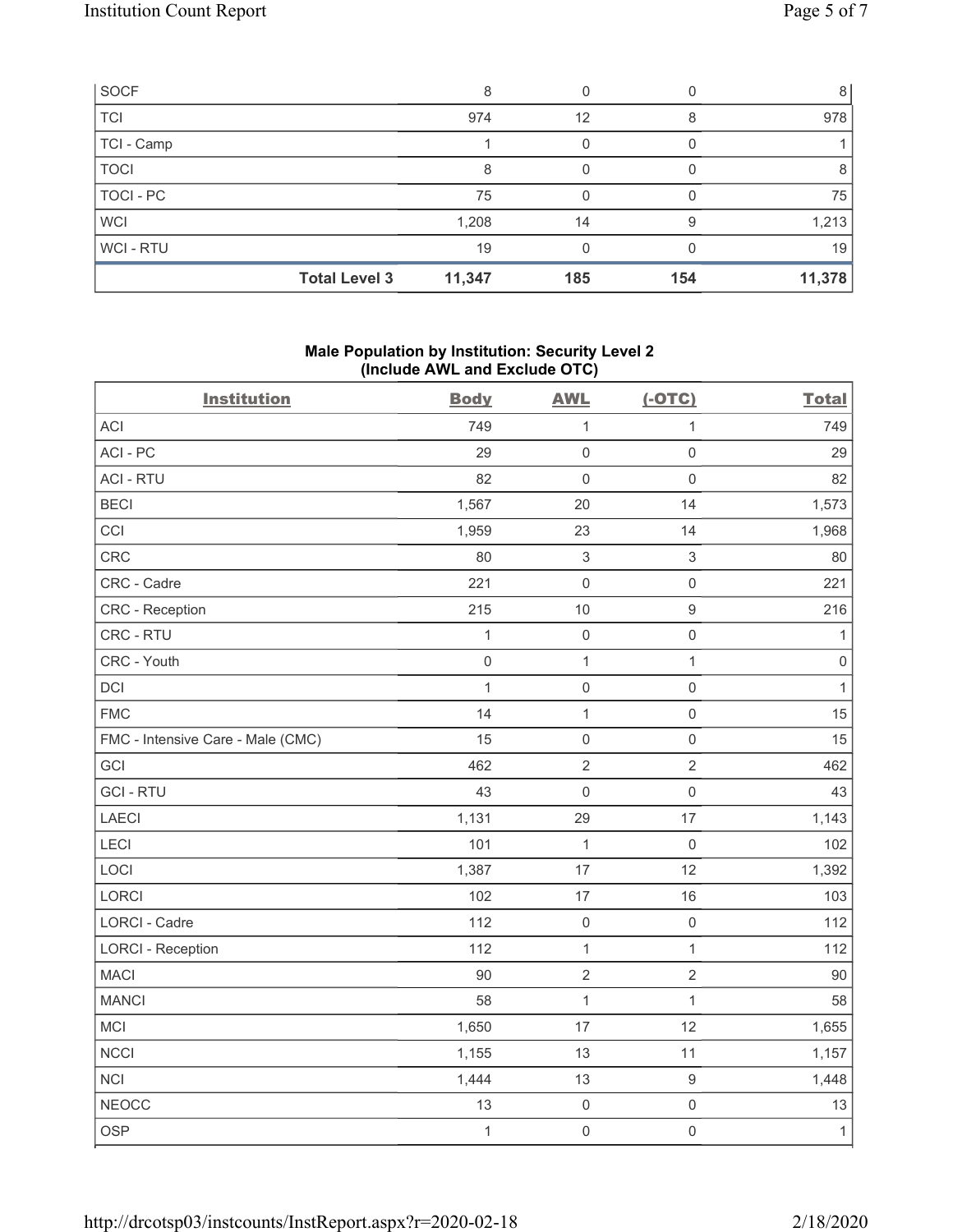| PCI         |                      | 863    | 8   |              | 870    |
|-------------|----------------------|--------|-----|--------------|--------|
| <b>RCI</b>  |                      | 177    |     |              | 177    |
| <b>RICI</b> |                      | 1,399  | 16  | 11           | 1,404  |
| SCI         |                      | 1,110  | 12  | 6            | 1,116  |
| SOCF        |                      | 47     | 0   |              | 47     |
| <b>TCI</b>  |                      | 30     | 0   | O            | 30     |
| TCI - Camp  |                      |        | 0   | <sup>0</sup> |        |
| <b>WCI</b>  |                      | 41     | 0   | O            | 41     |
|             | <b>Total Level 2</b> | 16,462 | 209 | 144          | 16,527 |

### **Male Population by Institution: Security Level 1 (Include AWL and Exclude OTC)**

| <b>Institution</b>                | <b>Body</b>  | <b>AWL</b>          | $(-OTC)$            | <b>Total</b>   |
|-----------------------------------|--------------|---------------------|---------------------|----------------|
| <b>ACI</b>                        | 567          | 5                   | $\mathbf 0$         | 572            |
| ACI-PC                            | 11           | $\mathbf 0$         | $\mathbf 0$         | 11             |
| <b>ACI - RTU</b>                  | 25           | $\mathsf 0$         | $\mathsf{O}\xspace$ | 25             |
| <b>BECI</b>                       | 650          | 10                  | $\overline{4}$      | 656            |
| <b>BECI - Camp</b>                | 482          | $\mathbf{1}$        | 1                   | 482            |
| CCI                               | 601          | $\overline{7}$      | $\overline{4}$      | 604            |
| CCI - Death Row                   | $\mathbf{1}$ | $\mathsf{O}\xspace$ | $\mathsf{O}\xspace$ | $\mathbf{1}$   |
| CRC                               | 43           | $\sqrt{2}$          | $\overline{2}$      | 43             |
| CRC - Cadre                       | $\mathbf{1}$ | $\mathsf{O}\xspace$ | $\mathsf{O}\xspace$ | $\mathbf{1}$   |
| CRC - Reception                   | 193          | $\overline{7}$      | $\overline{7}$      | 193            |
| <b>FMC</b>                        | 396          | $\,8\,$             | $\overline{2}$      | 402            |
| FMC - Intensive Care - Male (CMC) | 30           | $\mathsf{O}\xspace$ | $\mathsf{O}\xspace$ | 30             |
| GCI                               | 666          | 16                  | 8                   | 674            |
| GCI - Camp                        | 651          | $\mathbf 0$         | $\mathsf{O}\xspace$ | 651            |
| <b>GCI-RTU</b>                    | 14           | $\mathsf{O}\xspace$ | $\mathsf{O}\xspace$ | 14             |
| <b>LAECI</b>                      | 628          | $\,8\,$             | $\overline{4}$      | 632            |
| LECI                              | 5            | $\overline{4}$      | $\overline{2}$      | $\overline{7}$ |
| LECI - Camp                       | 184          | $\mathsf{O}\xspace$ | $\mathsf{O}\xspace$ | 184            |
| LOCI                              | 850          | $\,8\,$             | $\mathbf{1}$        | 857            |
| LORCI                             | 18           | $\overline{7}$      | $\overline{7}$      | 18             |
| <b>LORCI - Reception</b>          | 76           | $\mathsf 0$         | $\mathsf 0$         | 76             |
| MACI - Minimum                    | 1,245        | 25                  | 17                  | 1,253          |
| <b>MANCI</b>                      | 29           | $\mathbf 5$         | $\mathbf{1}$        | 33             |
| MANCI - Camp                      | 387          | $\mathsf{O}\xspace$ | $\mathsf{O}\xspace$ | 387            |
| <b>MCI</b>                        | 525          | $\overline{2}$      | $\mathsf{O}\xspace$ | 527            |
| MCI - Camp                        | 357          | $\mathbf 0$         | $\mathsf 0$         | 357            |
| <b>NCCI</b>                       | 1,263        | 8                   | 5                   | 1,266          |